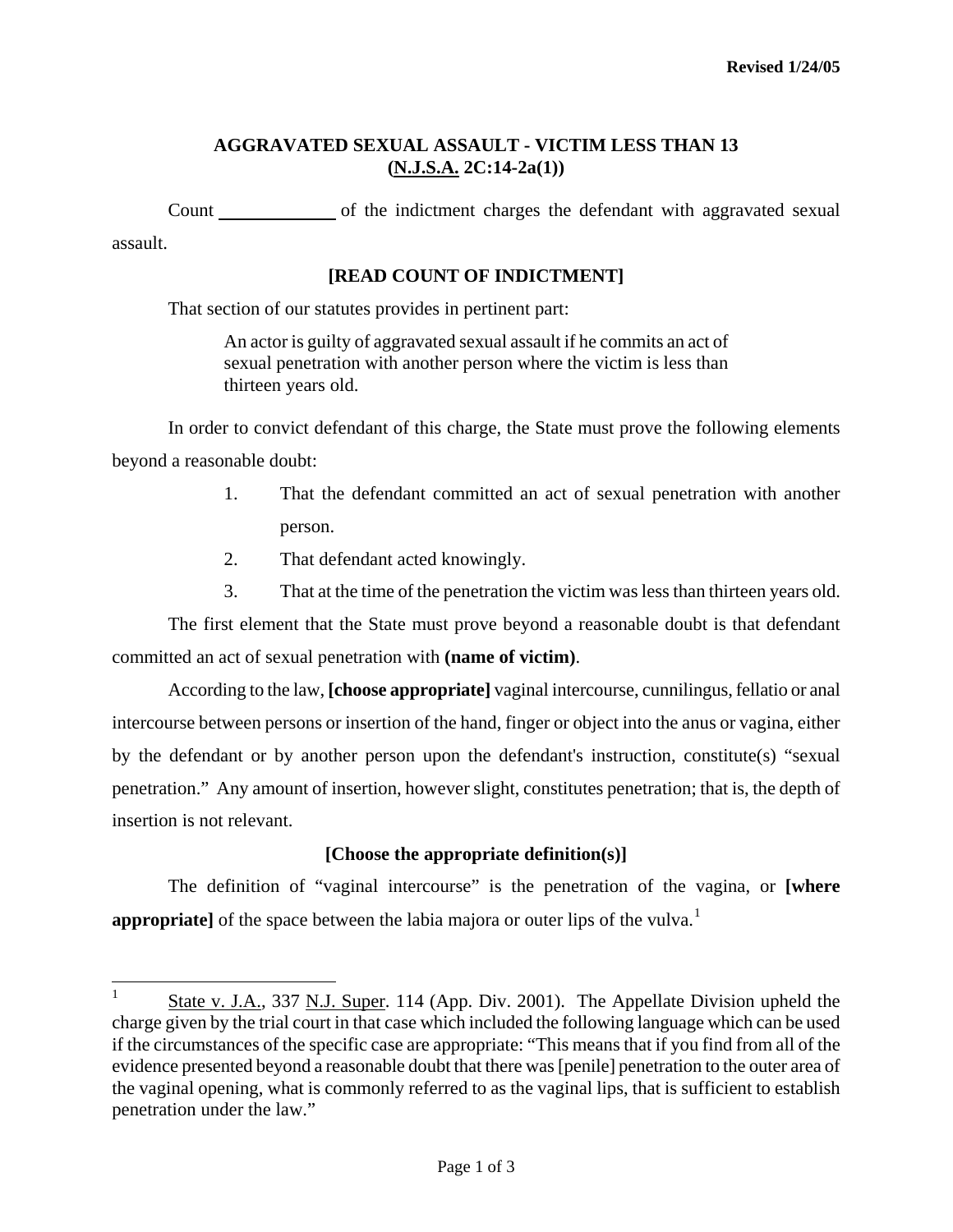The definition of "cunnilingus" is oral contact with the female sex organ.<sup>[2](#page-0-1)</sup>

The definition of "fellatio" is oral contact with the male sexual organ. $3$ 

The definition of "anal intercourse" is penetration of any depth into the anus.<sup>[4](#page-1-1)</sup>

The second element that the State must prove beyond a reasonable doubt is that defendant acted knowingly. A person acts knowingly with respect to the nature of his/her conduct or the attendant circumstances if he/she is aware that the conduct is of that nature or that such circumstances exist or the person is aware of a high probability of their existence. A person acts knowingly with respect to a result of the conduct if he/she is aware that it is practically certain that the conduct will cause a result. "Knowing," "with knowledge," or equivalent terms have the same meaning.

Knowledge is a condition of the mind. It cannot be seen. It can only be determined by inferences from defendant's conduct, words or acts. A state of mind is rarely susceptible of direct proof but must ordinarily be inferred from the facts. Therefore, it is not necessary that the State produce witnesses to testify that an accused said that he/she had a certain state of mind when he/she did a particular thing. It is within your power to find that such proof has been furnished beyond a reasonable doubt by inferences which may arise from the nature of his/her acts and conduct and from all he/she said and did at the particular time and place and from all surrounding circumstances established by the evidence.

The third element that the State must prove beyond a reasonable doubt is that at the time of the penetration, **(name of victim)** was less than 13 years old. The State must prove only the age of **(name of victim)** at the time of the offense beyond a reasonable doubt. It does not have to prove that defendant knew or reasonably should have known that **(name of victim)** was under the age of thirteen  $(13)$ .<sup>[5](#page-1-2)</sup> Moreover, it is immaterial whether the sexual penetration by the defendant [or at

See State v. Perez, 177 N.J. 540, 555 (2003).

 $\frac{1}{2}$  State v. Fraction, 206 N.J. Super. 532, 535-36 (App. Div. 1985), certif. denied, 104 N.J. 434 (1986). Penetration is not necessary for this act.

<span id="page-1-0"></span><sup>3</sup> State in the Interest of S.M., 284 N.J. Super. 611, 616-19 (App. Div. 1995). Penetration is not necessary for this act.

<span id="page-1-2"></span><span id="page-1-1"></span><sup>4</sup> State v. Gallagher, 286 N.J. Super. 1, 13 (App. Div. 1995), certif. denied, 146 N.J. 569  $(1996).$